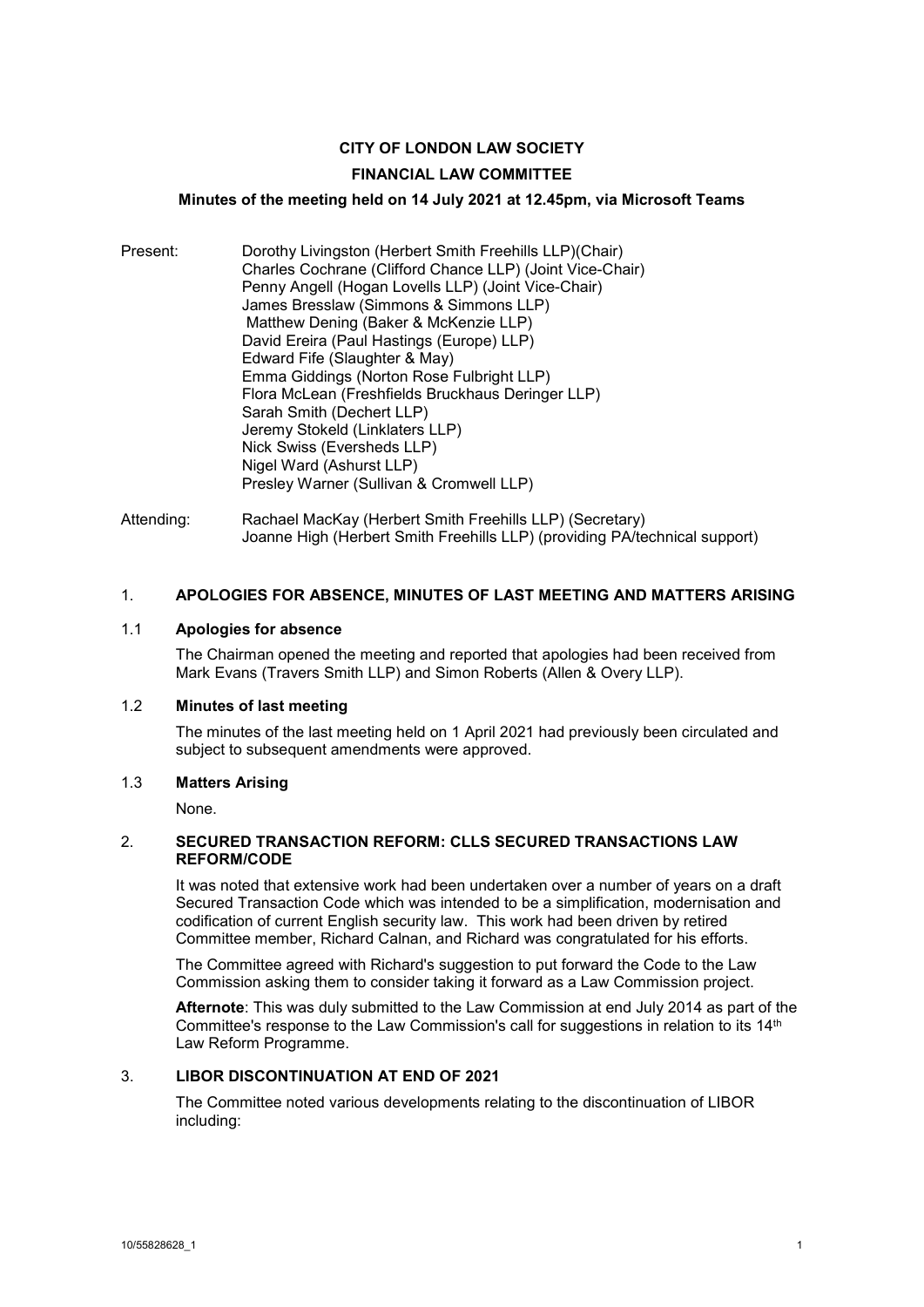- LMA Recommended forms of facility agreement (single and multi-currency, term and revolver) - lookback without observation shift and lookback with observation shift (published 28 May 2021)
- LMA Drafting Guide for use in relation to the Incorporation of Provisions Relating to the Use of Compounded Risk-Free Rates into LMA Documentation
- Updated LMA Reference Rate Selection Agreement for use in legacy transactions (compounded risk free rates) published (June 2021)
- FCA consultation: Benchmarks Regulation: how we propose to use our powers over use of critical benchmarks on its enhanced powers under the UK's legislative solution for transition of tough legacy LIBOR contracts (28 May 2021) - provides very little insight as to approach likely to be taken. Closed 17 June 2021
- FCA Consultation (CP21/19) (24 June 2021) which proposes a decision under UK Benchmarks Regulation to require synthetic LIBOR for 1, 3 and 6 month sterling and Japanese yen LIBOR settings immediately after end of 2021 (Article 23A benchmarks) for 12 month period. Closes 27 August 2021. FCA decision to be announced in Q4 2021
- European Commission joint statement with the EBA, ESMA and ECB strongly encouraging all market participants to cease their use of all LIBOR settings (24 June 2021)
- New York law passed to tackle New York law governed tough legacy US dollar LIBOR loan agreements (May 2021)

It was felt that it was unlikely that there would be anything further that the Committee could contribute at this stage.

The Committee would, however, continue to keep a watching brief.

#### 4. **LMA ERRONEOUS PAYMENTS CLAUSE**

The Committee noted that, in response to concerns by some European market participants, the LMA had recently issued a new optional form of Erroneous Payment Clause following the decision in the New York courts in the *Revlon* case (August 2020). Market practice on whether to include the optional new clause is still evolving.

#### 5. **FINANCIAL COLLATERAL ARRANGEMENTS (NO 2) REGULATIONS 2003 (SI 2003/3226) AND FINANCIAL SERVICES ACT 2021**

It was noted that section 41 of the Financial Services Act 2021 (which section had come in to in force on 29 April 2021) addresses the vires question regarding the scope of the Financial Collateral Arrangements (No. 2) Regulations 2003 (note cases *Cukurova* and *Nolan*) and that the Banking Act 2009 had been amended accordingly.

#### 6. **INSOLVENCY**

## 6.1 **Insolvency Service Conference – 19 November 2021**

It was reported that the Insolvency Service had announced that it was launching a new academic research and technical conference: "Forward Thinking: Insolvency strategies for a post-pandemic economy" in November. Those interested were invited to submit papers and ideas.

#### 6.2 **Corporate Insolvency and Governance Act 2020 (CIGA)**

The Committee was reminded that CIGA had introduced a new restructuring plan (**RP**) (including new cross-class cram down provision) under Part 26A of the Companies Act 2006. The recent outcomes in RP applications to the court made by Virgin Active and Hurricane Energy were noted.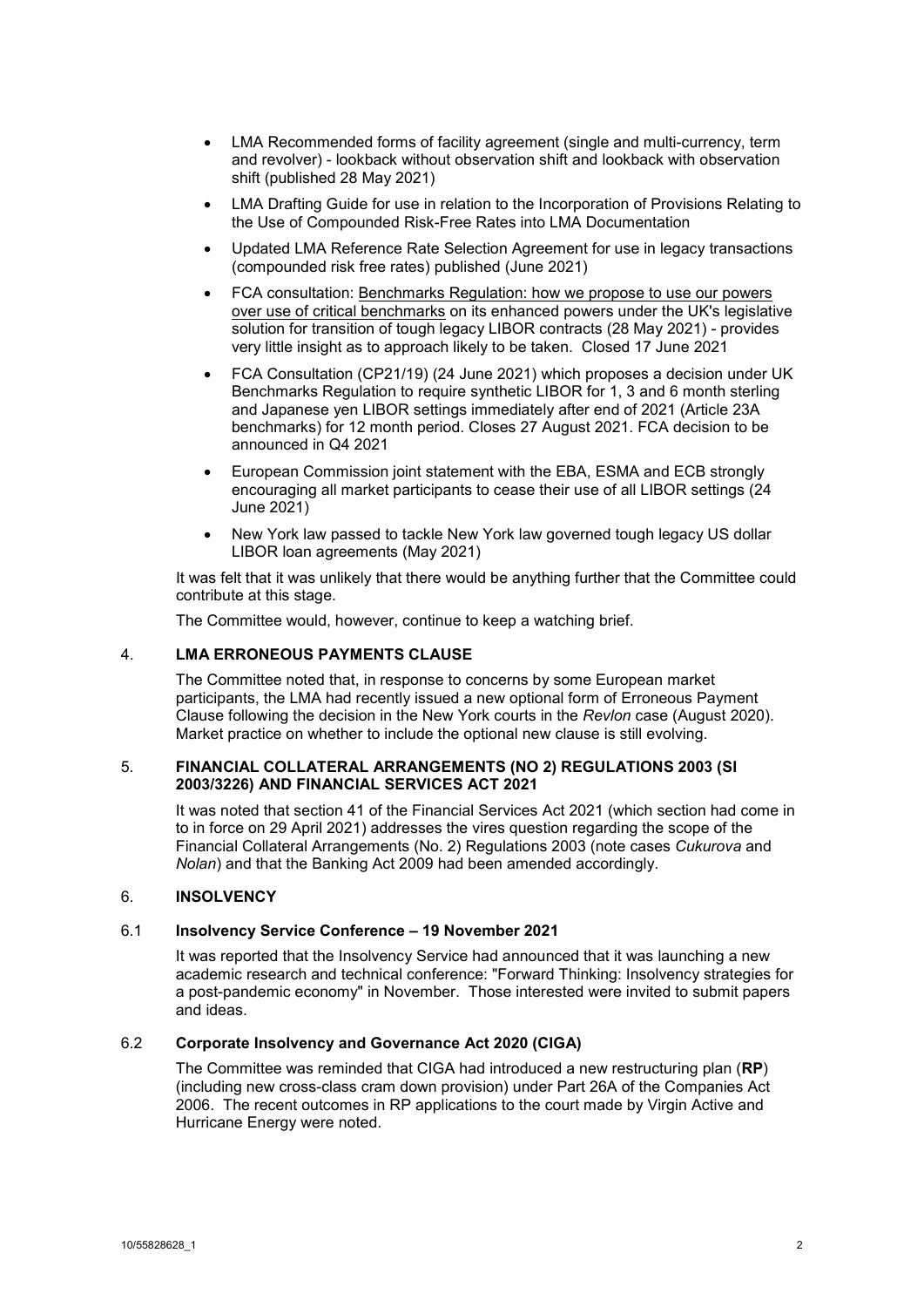#### 6.3 **EU adoption of Commission proposal for a Directive on preventive restructuring frameworks, second chance and measures etc**

There was nothing to report on this item.

# 7. **ELECTRONIC SIGNATURES AND OTHER TECHNICAL DEVELOPMENTS**

## 7.1 **Electronic Signatures**

Further refinement of a revised draft of the CLLS/Law Society 2016 paper on electronic signatures was being prepared by Nigel Ward. The revised draft would be circulated to the Committee for final comments, following which the Chairman would liaise with the Chairs of the other relevant CLLS and Law Society Committees before publication of the revised version.

#### 7.2 **Crypto-assets and Trade Documents**

It was noted that the Law Commission had published a consultation paper on the digitisation/dematerialisation of trade documents and a scoping paper relating to the law on crypto-assets, both for response by end July 2021. The Committee had formed a working party on which the Regulatory Committee is also represented. A first draft paper on concerns related to intermediated securities had been prepared by Mark Evans and would be recirculated to the Committee for final comments before being submitted.

**Afternote**: With the benefit of short extensions of time, both a response to the scoping paper prepared from Mark's draft and a detailed response on electronic trade documents were prepared by the working group and submitted to the Law Commission in early August. These are available on the Committee's page of the CLLS website.

#### 8. **COMPETITION**

#### 8.1 **New National Security Controls – National Security and Investment Act 2021 - Competition Law Committee's submission and cooperation with Company Law Committee**

It was noted that the UK's National Security and Investment Act 2021 had received Royal Assent on 29 April 2021 and was expected to be implemented in late 2021 or early 2022. Guidance was awaited.

Other than that there was nothing further to report.

# 8.2 **Takeover Panel – Change to Competition Investigation Provisions**

It was noted the new Code rules had come into force on 5 July.

The new Rules were expected to affect due diligence processes in affected transactions in order to minimise the risk of adverse decisions of the Takeover Panel.

The Committee would keep a watching brief.

#### 9. **BREXIT**

There was nothing of significance to report since the last meeting which was of particular relevance to finance.

#### 10. **ANY OTHER BUSINESS AND CLOSE**

#### 10.1 **Insolvency Regulation**

David Ereira raised issues in relation to conflict of law issues and the impact of the Insolvency Regulation. In particular, whether the English court can hear a (pre-existing)